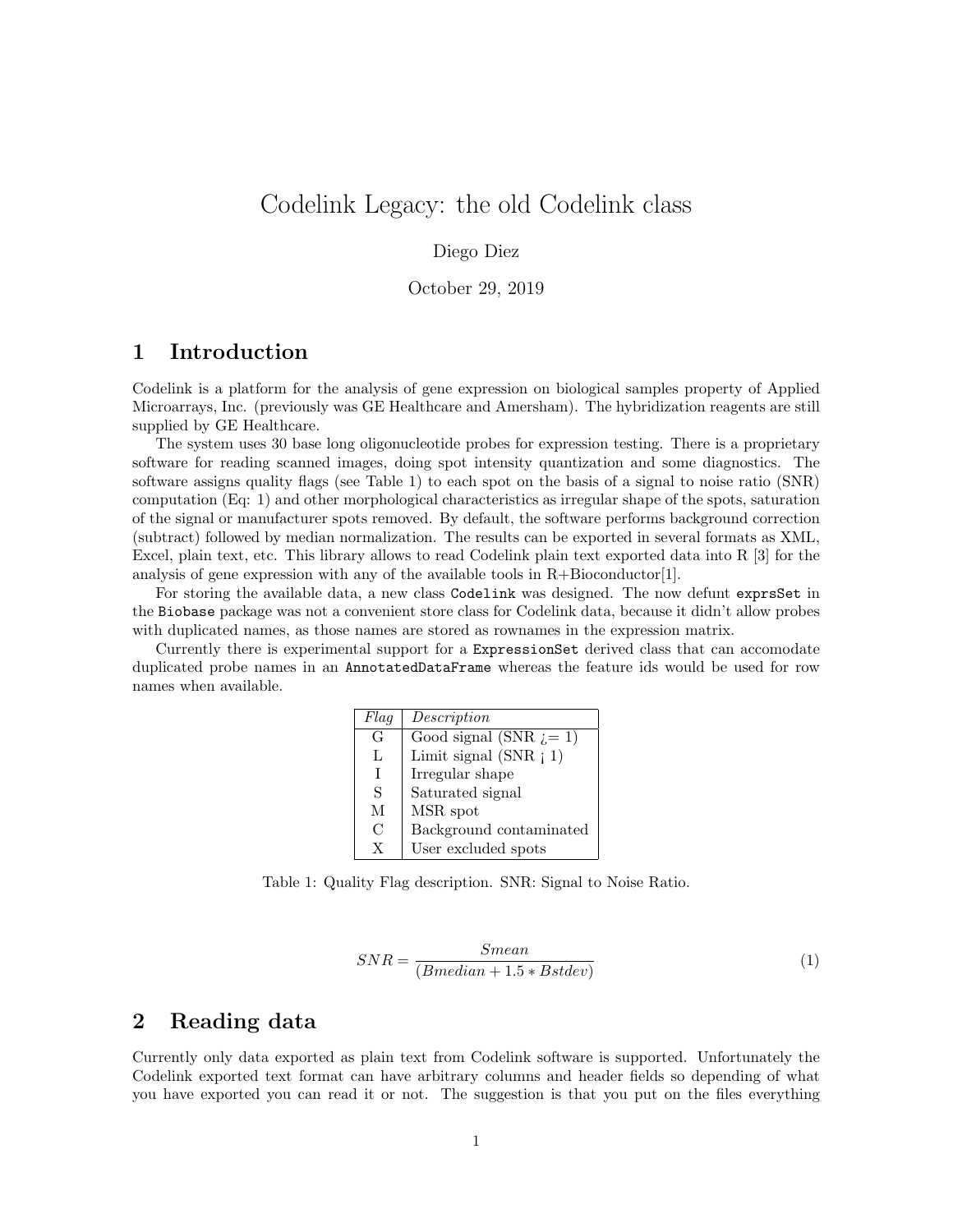| Probe type       | Description                                  |
|------------------|----------------------------------------------|
| <b>DISCOVERY</b> | Gene expression testing probes               |
| <b>POSITIVE</b>  | Positive control probes                      |
| <b>NEGATIVE</b>  | Negative control probes                      |
| <b>FIDUCIAL</b>  | Grid alignment probes                        |
| <b>OTHER</b>     | Other controls and house keeping gene probes |

Table 2: Probe types for Codelink arrays.

you can, including Spot mean and Bkgd median values so you can do background correction and normalization in R. In addition, Bkgd stdev is needed to compute the SNR. If you put Raw intensity or Normalized intensity columns then you can also read it directly and avoid background correction and/or normalization but this is not recommended. To read some Codelink files you do:

```
# NOT RUN #
library(codelink)
foo <- readCodelink()
summaryFlag(foo) # will show a summary of flag values.
# NOT RUN #
```
This suppose that your files have the extension "TXT" (uppercase) and that they are in your working directory. If this is not the case you can specify the files to be read with the 'file' argument. The function readCodelink returns and object of Codelink similar to that:

```
data(codelink.example)
codelink.example
An object of class "Codelink"
$product
[1] "UniSet Human 20K I"
$sample
[1] "Sample 1" "Sample 2"
$file
[1] "T001-2006-12-25_Sample 1.TXT" "T002-2006-12-25_Sample 2.TXT"
$name
[1] "NM_012429.1_PROBE1" "NM_003980.2_PROBE1" "AY044449_PROBE1"
[4] "NM_005015.1_PROBE1" "AB037823_PROBE1"
20464 more elements ...
$type
[1] "DISCOVERY" "DISCOVERY" "DISCOVERY" "DISCOVERY" "DISCOVERY"
20464 more elements ...
$flag
1 2
1 "L" "L"
2 "L" "L"
```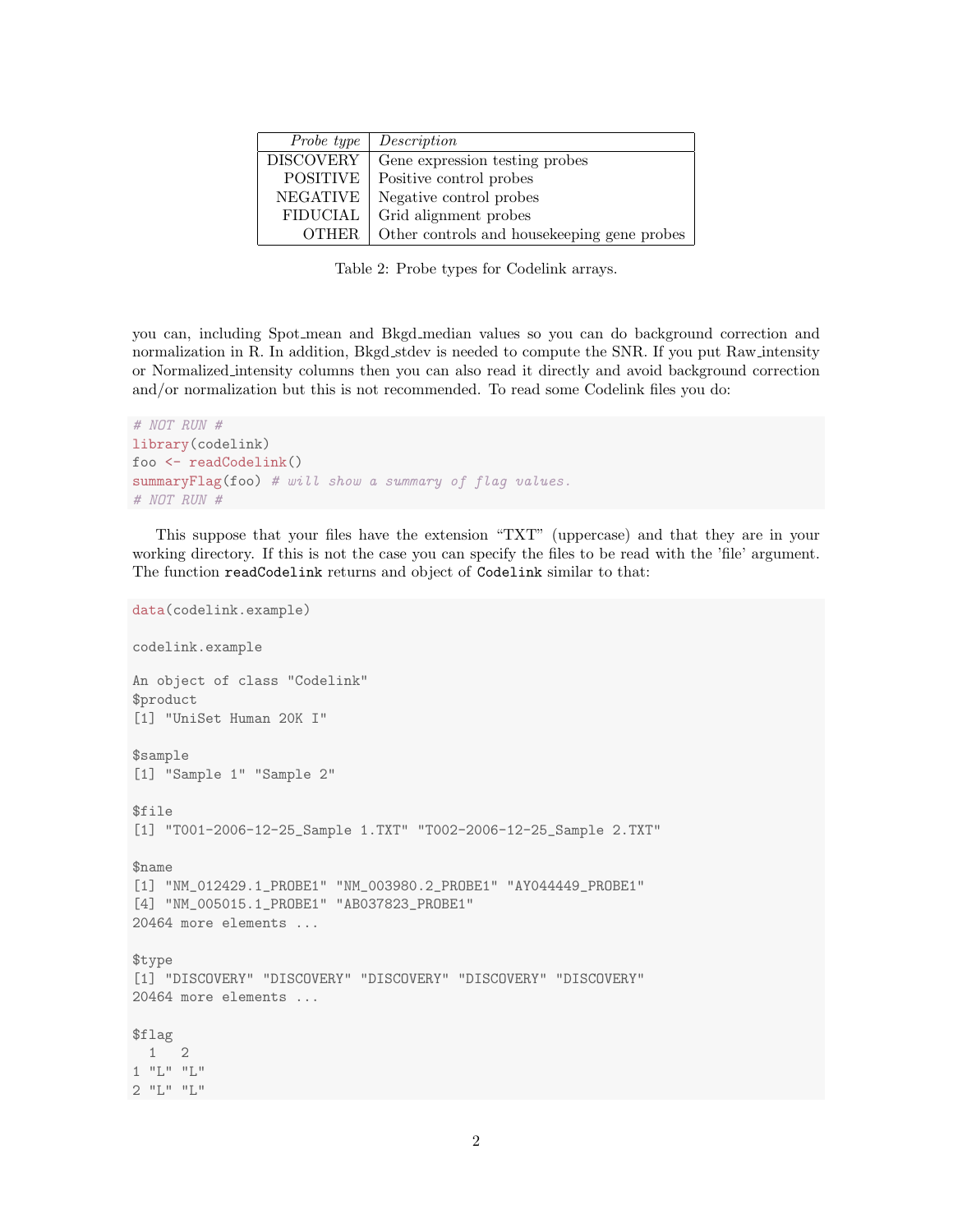3 "G" "L" 4 "G" "M" 5 "G" "G" 20464 more rows ... \$method \$background [1] "NONE" \$normalization [1] "NONE" \$merge [1] "NONE" \$log [1] FALSE \$snr 1 2 1 0.7920656 0.7856675 2 0.8160216 0.7862189 3 1.0744066 0.9331916 4 3.8865153 NA 5 4.6647164 1.7993536 20464 more rows ... \$logical row col 1 1 9 2 1 10 3 1 11 4 1 12 5 1 13 20464 more rows ... \$Smean  $$3mean$  1 2 1 49.0588 46.7304 2 48.6395 45.8333 3 65.0781 52.4917 4 243.3116 NA 5 267.6458 102.0803 20464 more rows ... \$Bmedian 1 2 1 43 42 2 42 42 3 42 40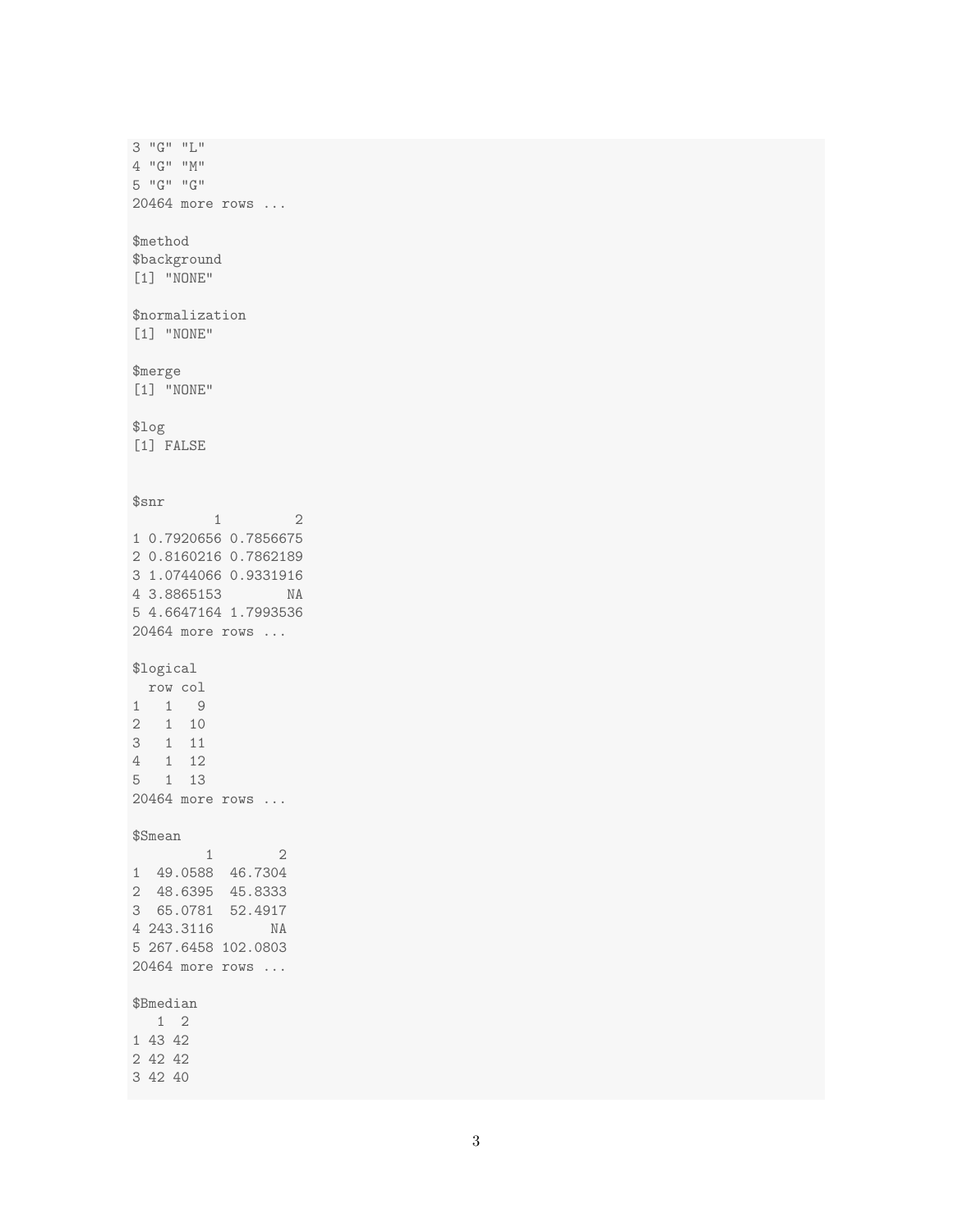4 44 NA 5 42 42 20464 more rows .

| $_{Slot}$             | Description                        |
|-----------------------|------------------------------------|
| product               | Chip name description              |
| sample                | Sample names vector                |
| file                  | File names vector                  |
| name                  | Probe names vector                 |
| type                  | Probe types vector                 |
| method                | Methods applied to data            |
| method\$background    | Background correction method used  |
| method\$normalization | Normalization method used          |
| method\$merge         | Merge method used                  |
| method\$log           | Logical: If data is in log scale   |
| flag                  | Quality flag matrix                |
| Smean                 | Mean signal intensity matrix       |
| <b>B</b> median       | Median background intensity matrix |
| Ri                    | Raw intensity matrix               |
| Ni                    | Normalized intensity matrix        |
| snr                   | Signal to Noise Ratio matrix       |
| $\rm{cv}$             | Coefficient of Variation matrix    |

Table 3: Description of Codelink object slots.

The Codelink-class is basically a list that stores information in several slots (see Table 3). The chip type (product slot) is read from the PRODUCT field if found in the header of Codelink files. If it is not found then a warning message is shown and product slot is set to "Unknown". If the product is not the same in all the files the reading is canceled with an error message.

By default, all spots flagged with M, I, and S flags are set to NA. This can be controlled with the flag argument of readCodelink. The flag argument is a list that can contain a valid flag identifier and a value for that flag. For example, if you want to set all M flagged spots to 0.01 and let other spot untouched you do:

foo  $\le$  readCodelink(flag = list(M = 0.01))

It is possible to find probes wit more that one flag assigned, i.e. CL for a probe labeled as C and L, CLI for a probe labeled as C, L and I, and so on. A a regular expression is used to find flag types in an attempt to to manage all the possible situations. When two user modified flags fall in the same probe the more restricting (NA being the most) is assigned.

#### 3 Background correction

If you have Spot mean values Bkgd median values the you can apply one of the several background correction methos interfaced. This is done by the function bkgdCorrect. To see the different options look at ?bkgdCorrect. For instance, if you want to apply half method you do:

```
foo <- bkgdCorrect(foo, method = "half")
```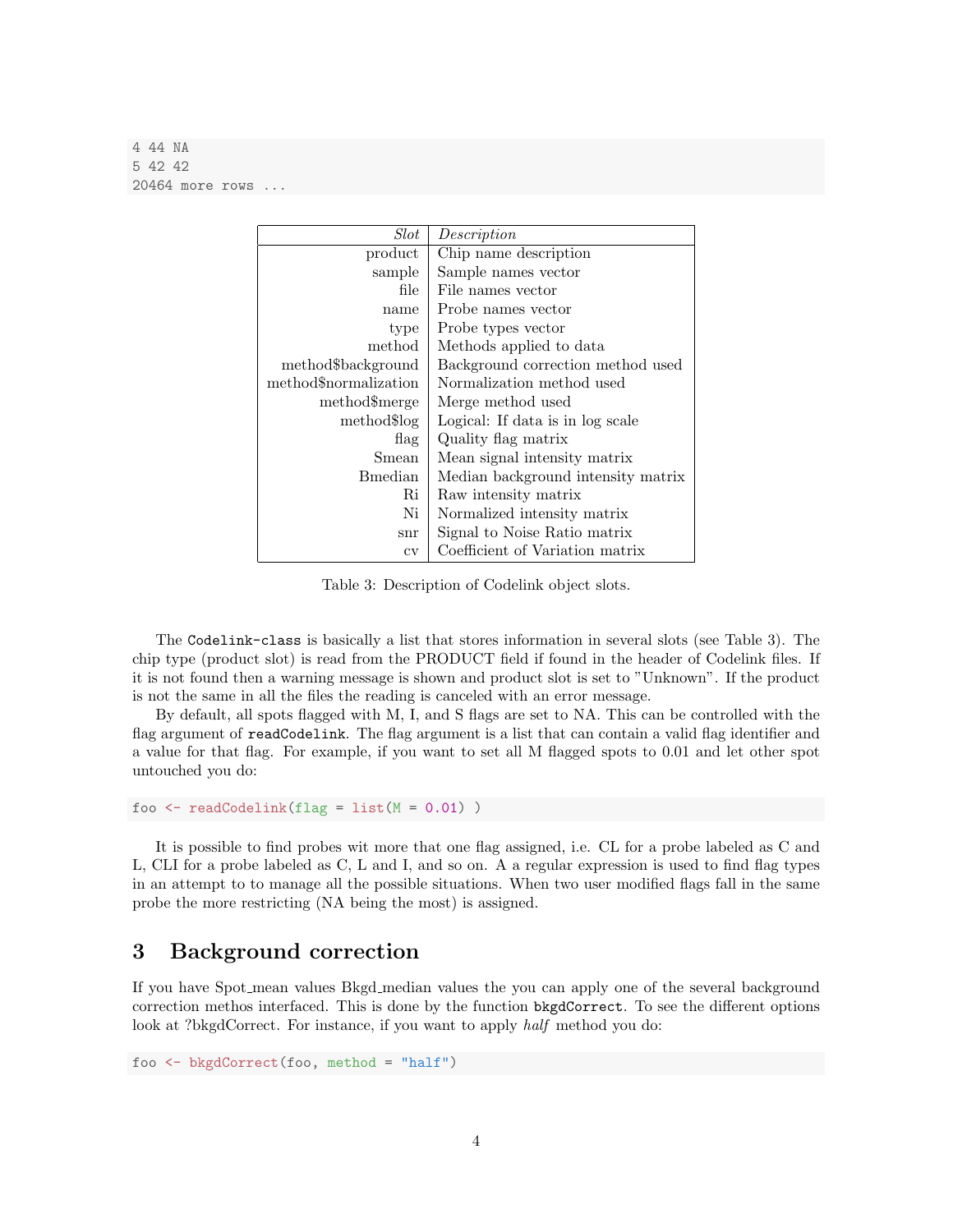The default method used is half and is based in the same method applied in the limma [4] package to two channel microarrays. In this method, the median background intensity (Bmedian) is subtracted from mean spot intensity (Smean) and any value smaller that 0.5 is shift to 0.5 to ensure no negative numbers are obtained that would prevent to transform the data into log scale. Other available methods are none that let the spot intensities untouched, *subtract* that is analog to the default method used in the Codelink software and normexp and interface to the method available in the limma package.

## 4 Normalization

Normalization of the background corrected intensities is done by the wrapper function normalize. The default method is *quantile* normalization that in fact call normalizeQuantiles() from limma package (allowing for NAs). There is also the possibility to use a modified version of CyclicLoess from affy [2] package that allow using weights and missing values. Finally, the median normalization allows to normalize using a method analog to the default method in the Codelink software. To normalize you usually do:

```
foo <- normalize(foo, method = "quantiles")
```
By default, normalize return log2 intensity values. This could be controlled setting the parameter log.it to FALSE.

# 5 Plotting

There are some diagnostic plots available for the Codelink object. These are functions for producing MA plots (plotMA), scatterplots (plotCorrelation) and density plots (plotDensities). All functions use the available intensity value (i.e. Smean, Ri or Ni) to make the plot.

The functions plotMA and plotCorrelation can highlight points based on the Spot Type, which is the default behavior or using the SNR values. The mode is controlled with argument label. plotCorrelation requires arguments  $array1$  and  $array2$  to be set in order to select which arrays are going to be plotted. For plotMA if only  $array1$  is specified, the values are plotted againts a pseudoarray constructed with the mean of the probe intensities along all available arrays. M and A values are computed following equations 2 and 3.

$$
M = Array2 - Array1
$$
 (2)

$$
A = \frac{Array2 + Array1}{2} \tag{3}
$$

plotMA(codelink.example)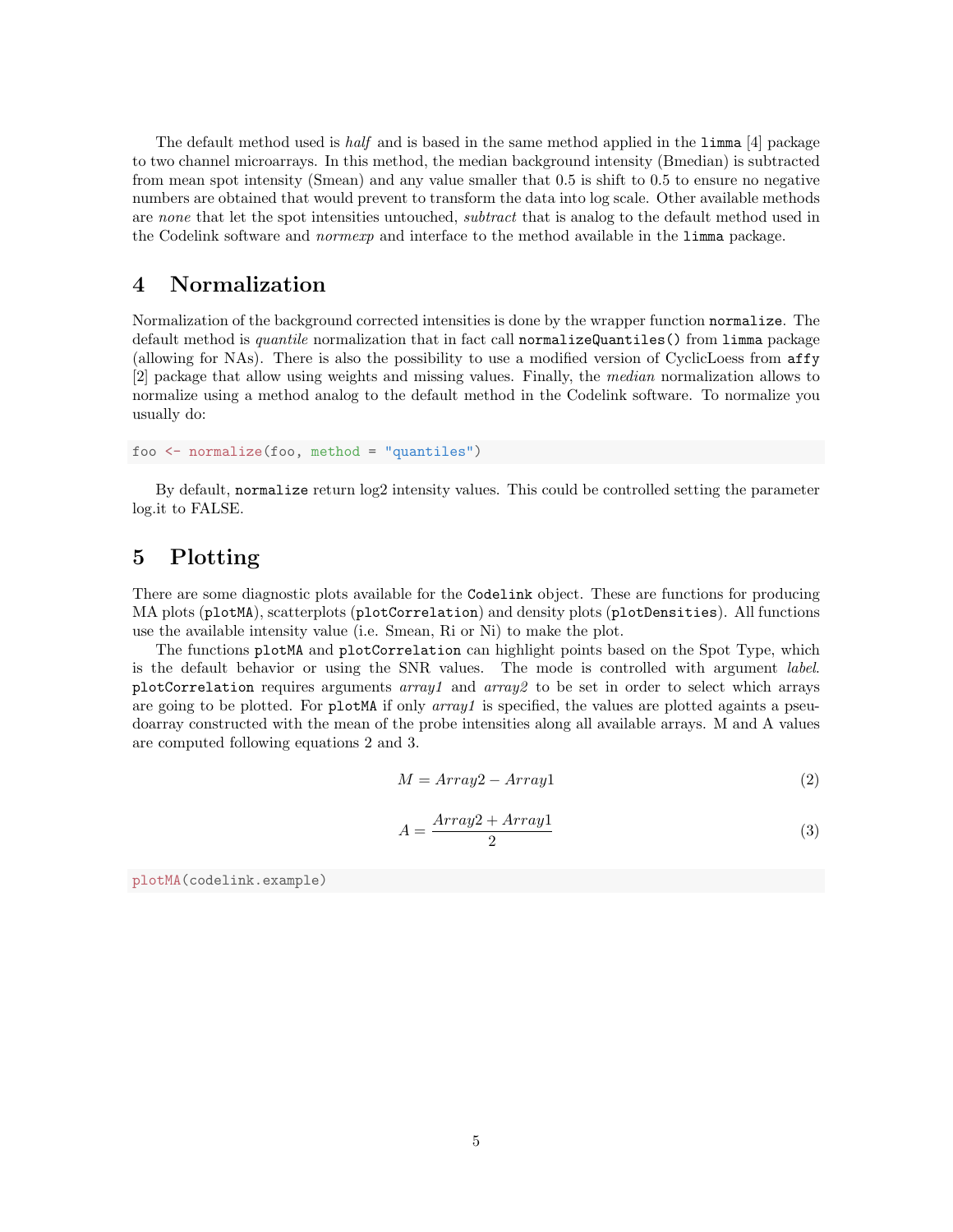**Mean Array vs. Sample 1**



The function plotDensities plot the density of intensity values of all arrays. It can plot only a subset of arrays if the subset argument is supplied.

plotDensities(codelink.example)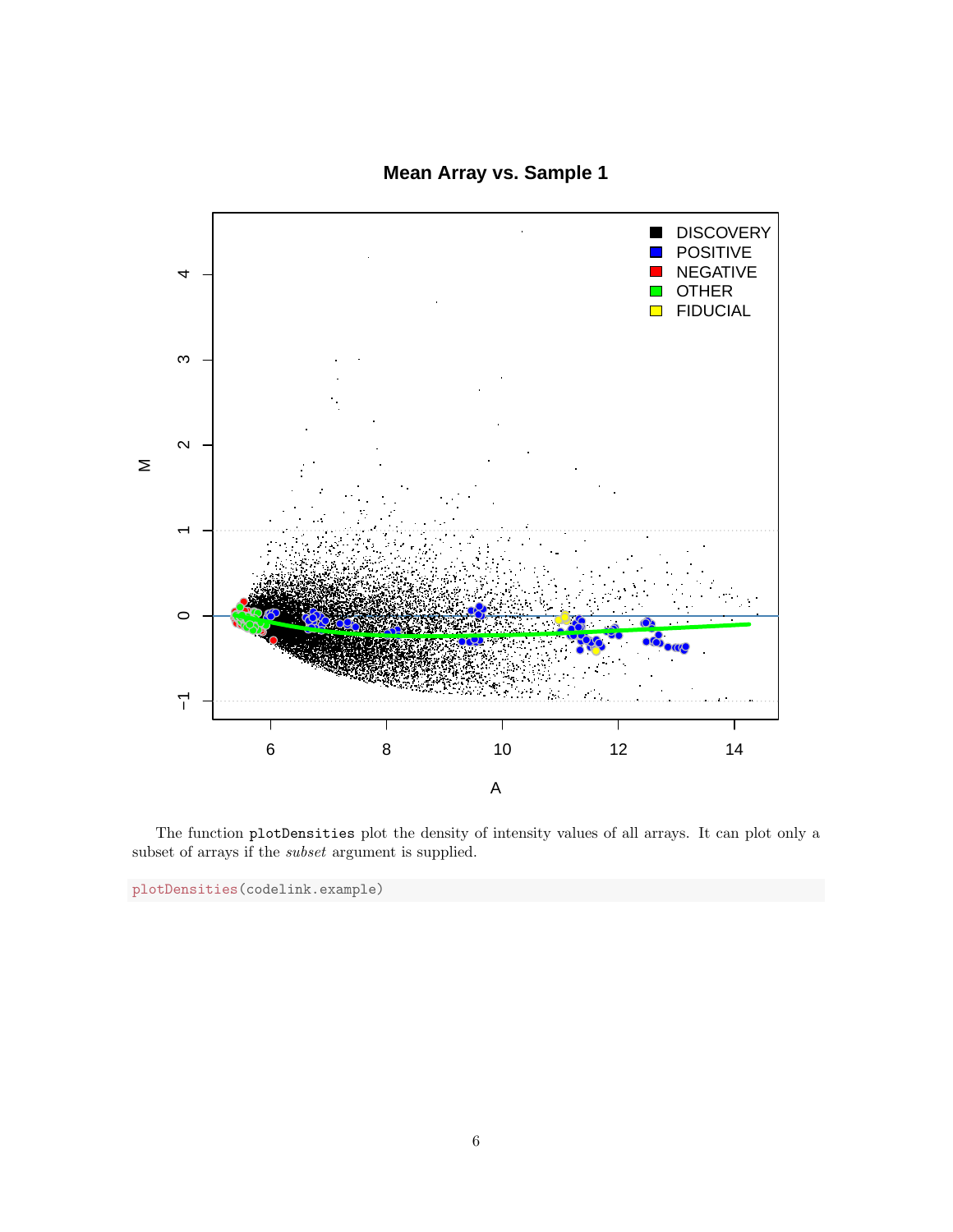

### **Density Plot of Smean**

When Logical row and Logical columns are exported into they are stored into the *logical* slot. This information stores the physical location of each probe in the array, and can be used to plot pseudo images of the array intensities. To plot a pseudo image you should use:

imageCodelink(foo) imageCodelink(foo, what = "snr")

It is possible to plot the background intensities (default), the spot mean, raw and normalized intensities and the SNR values. This images are useful to identify spatial artifact that may be affecting the analysis.

# 6 Miscellaneous

There are also some miscellaneous functions used in some analysis that could be useful for someone.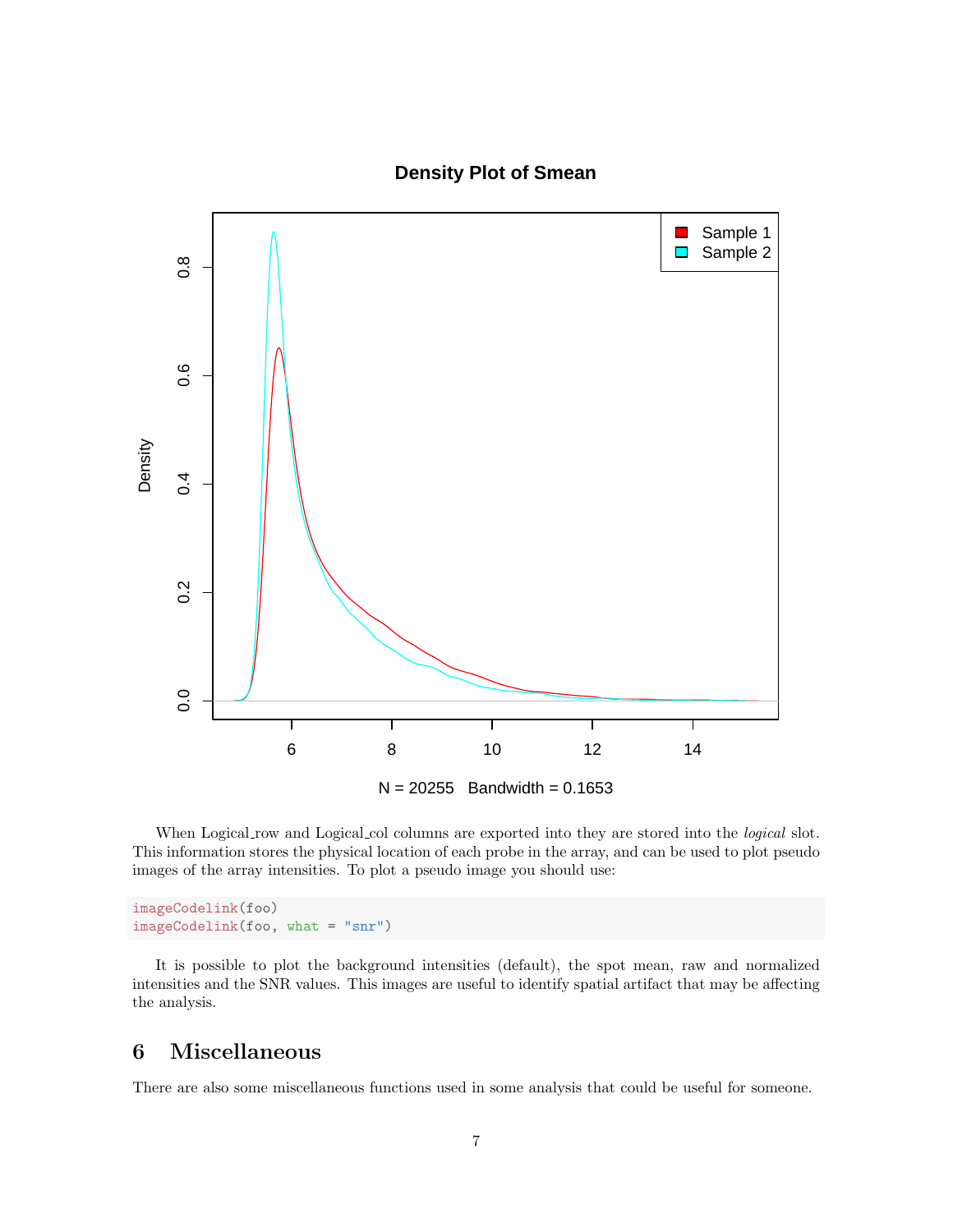#### 6.1 Export to file

The function writeCodelink exports a Codelink object to a file. The file will contain probe intensities and, if specified flag  $=$  TRUE, probe quality flags.

#### 6.2 Merging arrays

In case you want to merge array intensities the mergeArray function help on this task. It computes the mean of Ni values on arrays of the same class. The grouping is done by means of the class argument (numerical vector of classes). New sample names should be assigned to the sample slot using the names argument. The function also returns the coefficient of variation in the cv slot. The distribution of coefficients of variations can be checked with the function plotCV.

```
foo \leq mergeArray(foo, class = c(1, 1, 2, 2), names = c("A", "B"))
plotCV(foo)
```
### 7 Problems reading data

Some updated version of the Codelink software changed the order in which probes are printed in the exported text files. That makes files from these different software version impossible to be analyzed together. The function readCodelink have a new argument *check* TRUE by default, that check the Probe name columns to see if they have the same order in all the arrays at the cost is a little extra loading time. This behaviour can be turn off by setting *check* to FALSE. If an ordering problem is found, a warning message is print but the reading of data is not stopped, allowing the visual examination of the data. In this case, the best option is to export the old files again using the updated version of the software. If this is impossible for whatever reason, the codelink package can try to fix the order of the files.

To the aim, a new argument  $\hat{h}x = \text{TRUE}$  can be passed to readCodelink. The method will try to order the probes using the Feature id column, which is a combination of Logical row and Logical col and for this, a unique identifier of each probe. This is the optimal fix, and the new data should be perfectly ordered. If that column is missing, the it will try to order the data using the Probe name column. This is a sub-optimal solution because as the fiducial, control and some discovery probes have duplicated Probe name, they may be end messed up. In this case, the best solution again, is to try to export again the data with the updated version of the software.

foo <- readCodelink(fix = TRUE)

#### 8 Future improvements

As the new classes in the Biobase package (eSet and ExpressionSet) allow more flexible data structures, a reimplementation of the Codelink-class based on ExpressionSet-class will be the next major feature added to this package. This will allow a better integration with other tools available through the Bioconductor project.

Right now, there is some experimental implementation of the new codebase. You need to use the wrapper function readCodelinkSet.

foo <- readCodelinkSet()